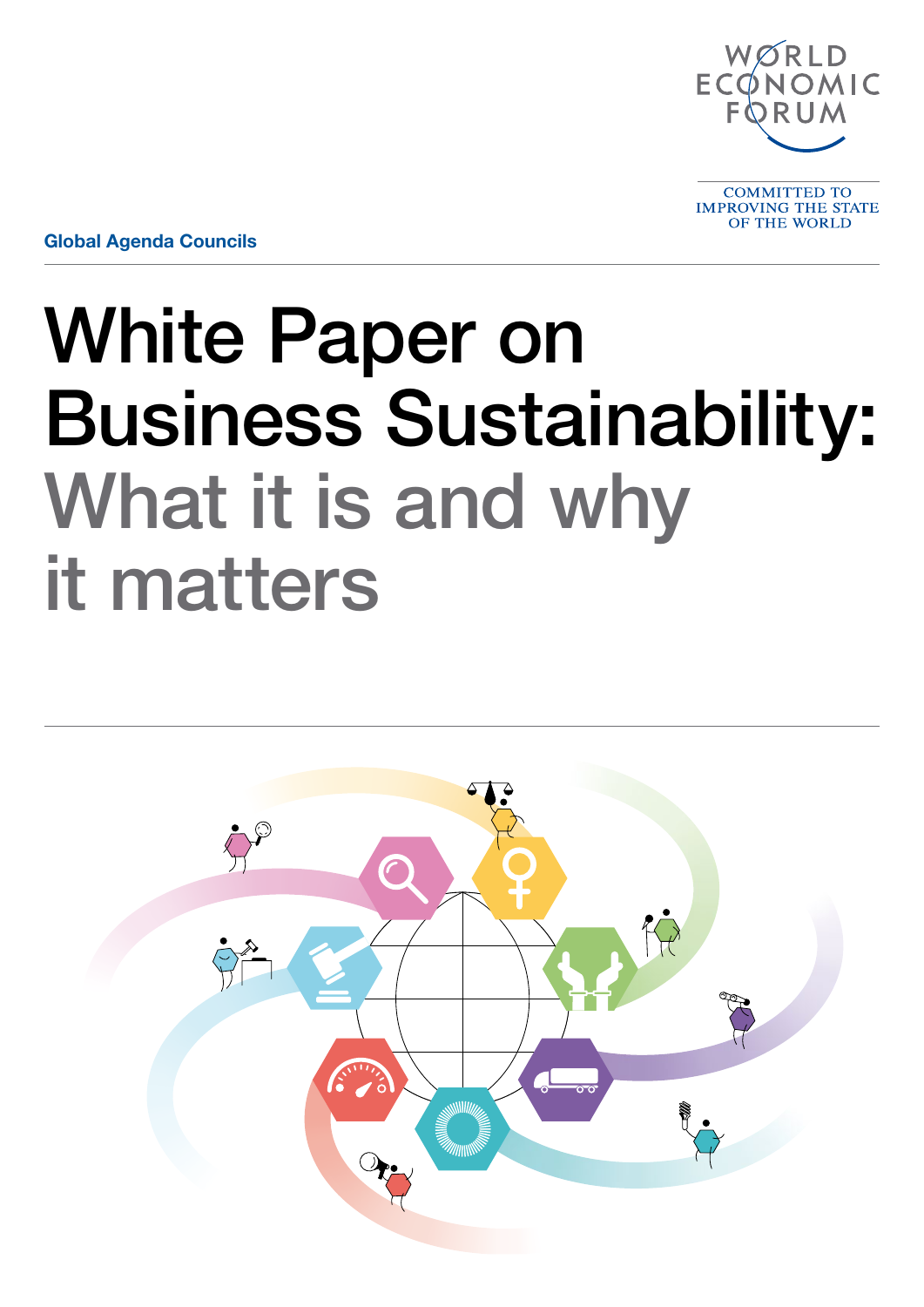## Welcome Introductory

In the 21st century, business sustainability needs to be understood in terms of the environment, economic development, human rights, women's empowerment. and rule of law. Smart businesses are incorporating these broader principles of sustainability into their business decisions, and developing practical standards and metrics to help apply these principles in practice. These measures work to maximize opportunity and minimize the negative impact their core businesses have on the environment, the community and the economy in places where they operate.

The idea that sustainability has multiple dimensions emerged from the Brundtland Commission's report, Our Common Future, which laid the foundation for the current understanding of sustainability as a threelegged stool involving people, the planet and profits. It cites efforts by businesses that are working with their supply chains to balance these three aspects. They do so by adopting transparent sourcing and distribution strategies that are informed by consultation with local communities, are environmentally sound, and at the same time enhance business growth. These sustainable business strategies will help advance a post-2015 development agenda.

Since its inception, the World Economic Forum has recognized the importance of encouraging sustainable business models and practices, and has several Global Agenda Councils addressing various aspects of sustainability. Given the importance of this issue and the various ways in which sustainability is defined and discussed, this White Paper presents an integrated picture of business sustainability and offers a foundation to guide future work in this area.

### Michael Posner

Professor, NYU Stern School of Business, Chair Global Agenda Council on Human Rights

### Foreword

The Network of Global Agenda Councils is a unique, global community of over 1,500 premier thought leaders who are the foremost experts in their fields of academia, business, government, international organizations and society. Grouped in over 80 Councils, Global Agenda Council members commit their extensive knowledge, expertise and passion to jointly shape the global, regional and industry agenda. The Global Agenda Councils are committed to addressing the most pressing issues and opportunities of our time and aim to provide new thinking and solutions.

This joint statement on business sustainability is the product of a collective effort by seven Global Agenda Councils. It draws on their expertise to set forth an integrated view of business sustainability. The statement aims to help shape the Forum's ongoing consideration of the development of sustainable business models and practices. It can also serve as a resource for businesses, governments, civil society and other actors seeking to incorporate understandings of sustainability into their business decisions and models.

This integrated understanding of business sustainability should provide a catalyst for debate and a welcome starting point in the development of future business policy and practice.

#### Martina Larkin Senior Director, Head of Global Agenda Councils, World Economic Forum

© World Economic Forum 2014 All rights reserved.

No part of this publication may be reproduced or transmitted in any form or by any means, including photocopying and recording, or by any information storage and retrieval system.

The views expressed are those of certain participants and do not necessarily reflect the views of all participants or of the World Economic Forum.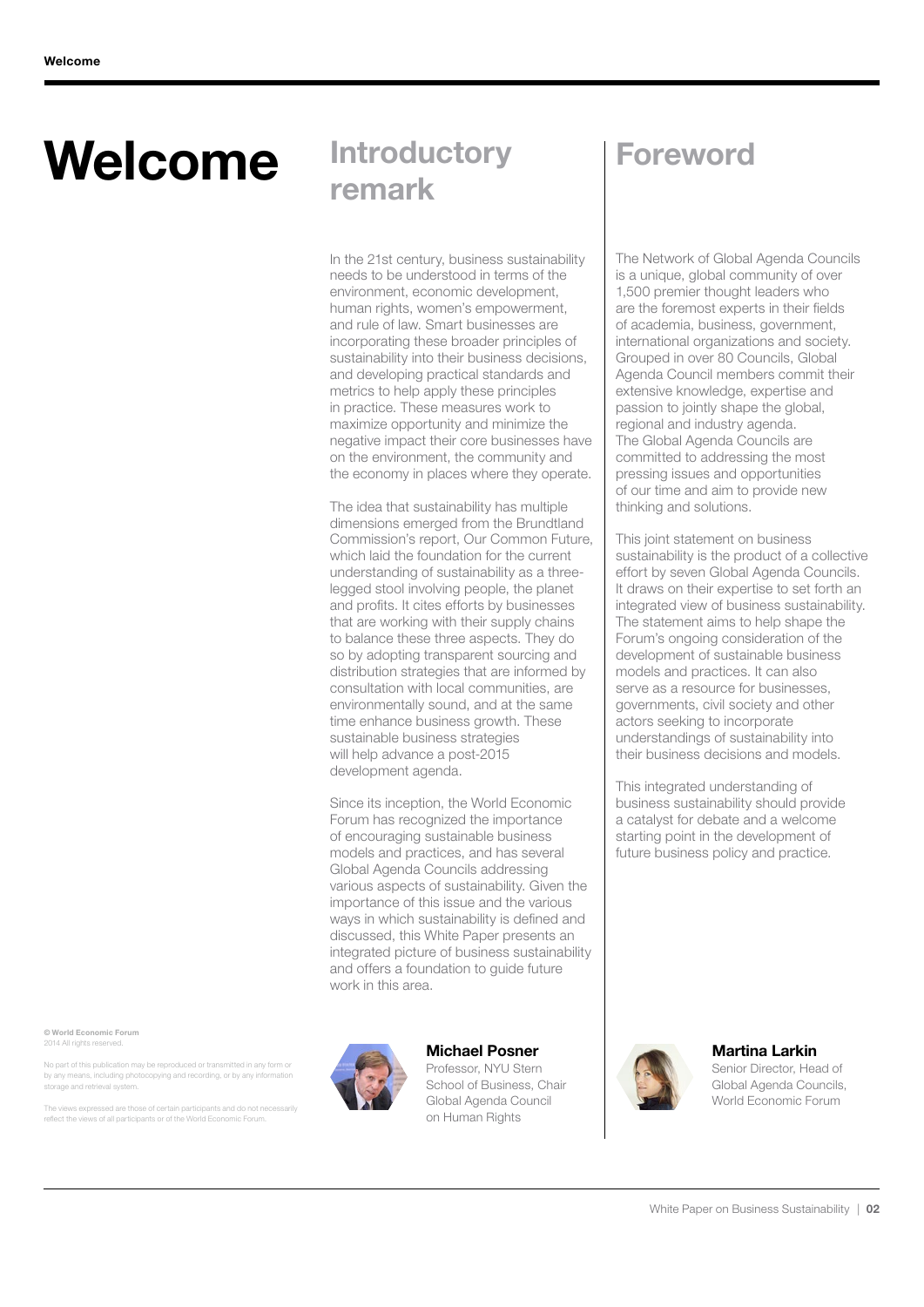# Joint statement



### Global Agenda Council on Human Rights

### Michael Posner

Professor, NYU Stern School of Business on behalf of the Global Agenda Council on Human Rights

Respecting human rights and fostering sustainability are mutually reinforcing goals. While protecting the rights of citizens is the primary duty of states, business also has an important role to play. In 2011, the UN Human Rights Council unanimously endorsed the Guiding Principles on Business and Human Rights, which state that business has a responsibility to respect human rights. In practice, companies now are beginning to address human rights issues as they relate to their core businesses, setting clear standards and building internal systems

to fulfil these commitments and providing accessible remedies when these standards are not met. Companies that incorporate these elements into their business models are in a stronger position to meet the challenges they face while doing business in an increasingly interconnected and transparent world. Such actions help them to reduce risks and put these companies in a better position to capitalize on opportunities and create benefits to their shareholders, consumers, employees and the communities with which they interact.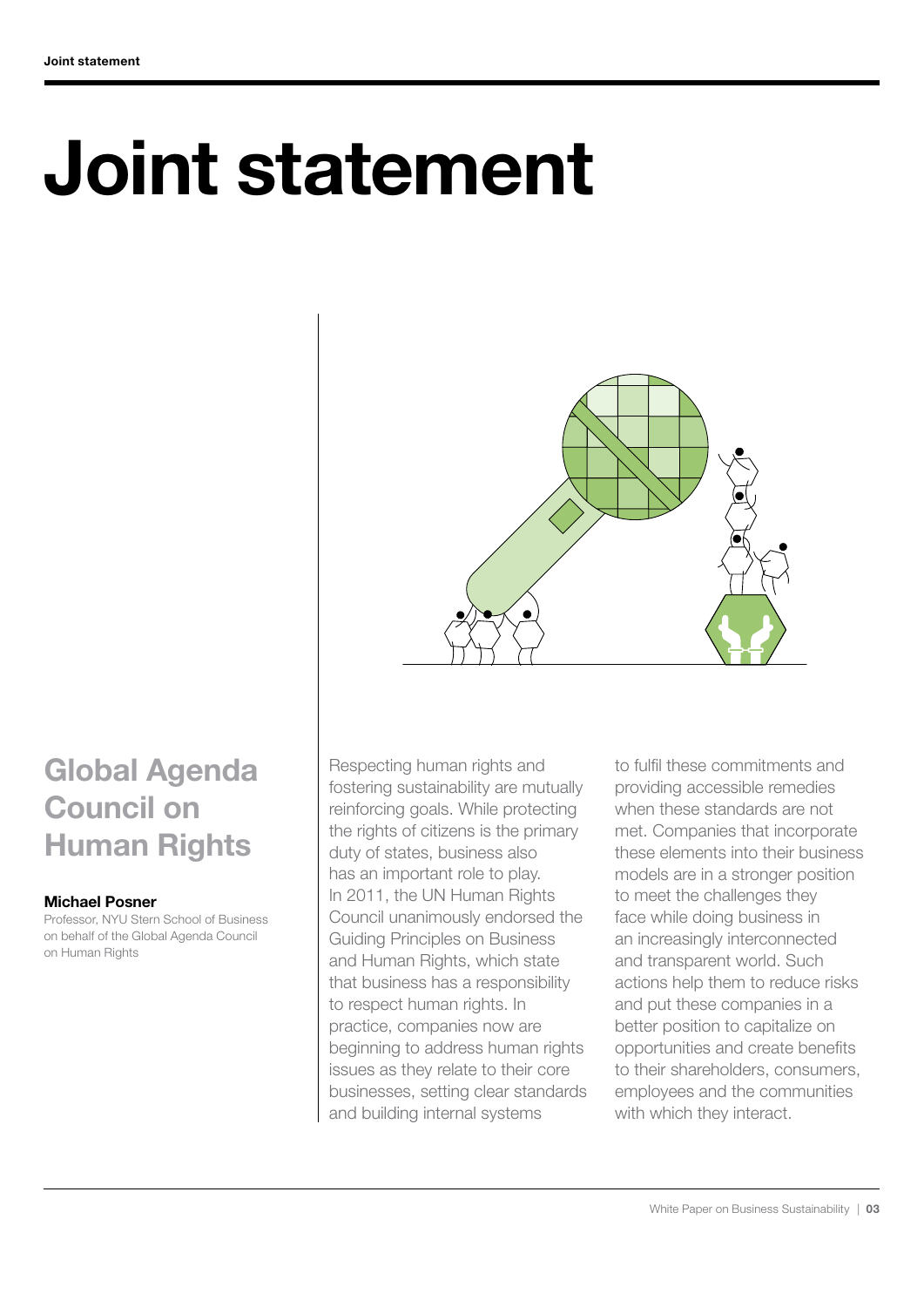## Global Agenda Council on Logistics & Supply Chain **Systems**

### John Manners-Bell

Chief Executive Officer, Transport Intelligence on behalf of the Global Agenda Council on Logistics & Supply Chain Systems

Globalization has been fundamental to lifting many millions of people out of poverty, and the unbundling and outsourcing of production by Western manufacturers has led to the industrialization of developing countries and consequent improvement in standards of living. This process has meant that, today, global retailers and manufacturers have a responsibility not only to their shareholders but also for the working conditions and the environmental practices

that occur throughout the entire supply chain. They have a duty to ensure that they are fully aware of their suppliers' environmental practices and working conditions, and take steps to comply with a globally acceptable standard. Their logistics suppliers also have a responsibility to provide services that have a minimal impact on societies and the environment. This is not only a moral responsibility but it is also in the long-term commercial interests of retailers, manufacturers and logistics suppliers.

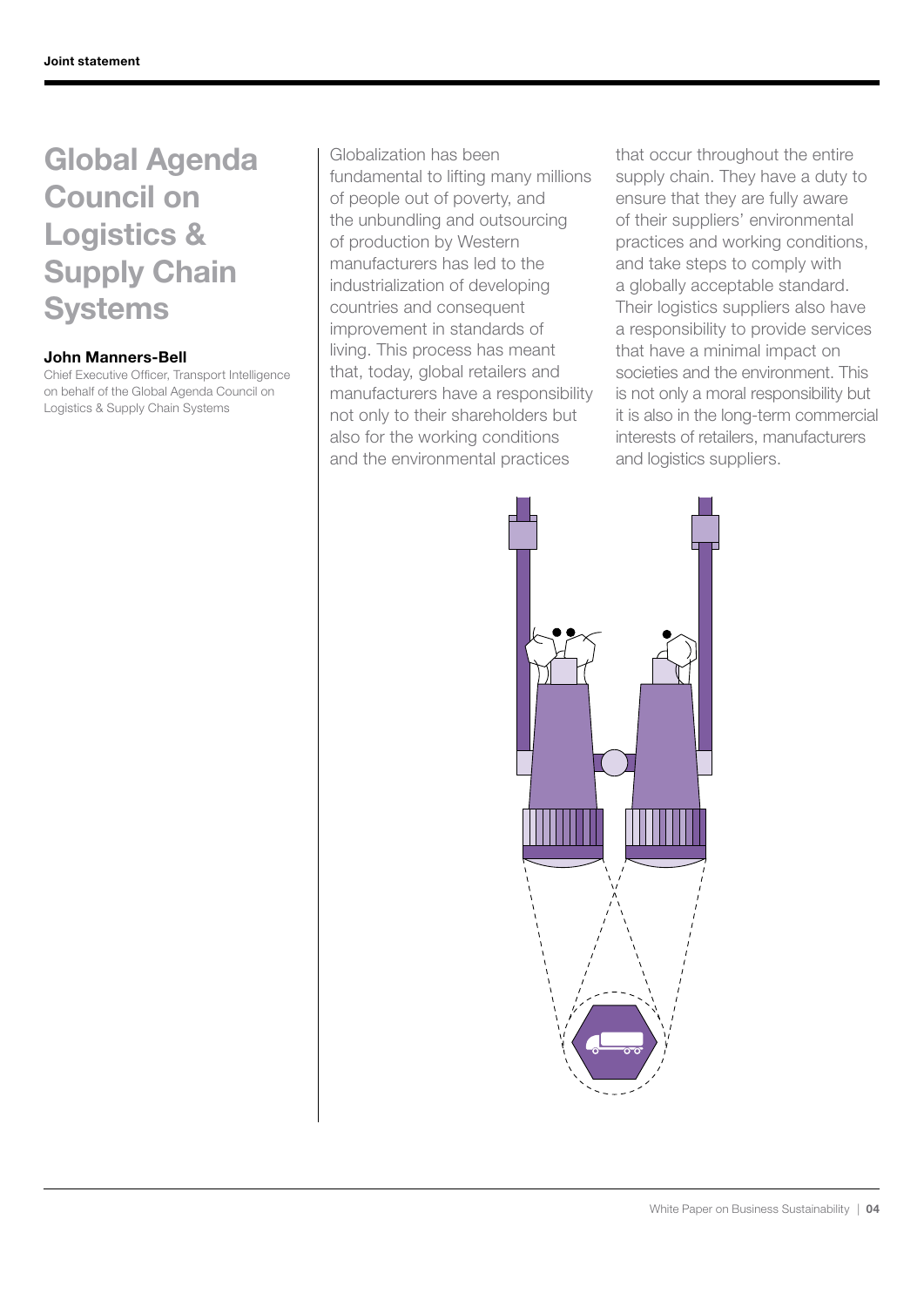

## Global Agenda Council on Climate Change

### Changhua Wu

Director, Greater China, The Climate Group on behalf of the Global Agenda Council on Climate Change

Climate change has been recognized as one of the most daunting challenges for human development in the 21st century. Global sustainable development goals and objectives cannot possibly be achieved without success in tackling climate change issues. While governments have a key role to play in setting effective policy incentives to regulate the market and drive innovation, corporations today are at the forefront of actions and solutions. Business leadership that promotes investment in R&D, innovation and talent is key to commercial success. It is also critical for businesses to manage and minimize risk to maximize their positive impact on climate change. Many companies have embarked on a journey towards net positive impacts, and zero emissions, zero waste, and zero discharge are becoming the norm. By taking this step, companies discover and capture opportunities to reduce costs, minimize risks and increase resilience. This success may encourage politicians to promote policies that grow the economy in a green, low-carbon and sustainable manner. What is required to address climate change is an integrated approach consisting of close publicprivate partnership, and clear and certain policy direction to drive technology innovation and capital flows and scale up the markets for clean technologies, products and services worldwide.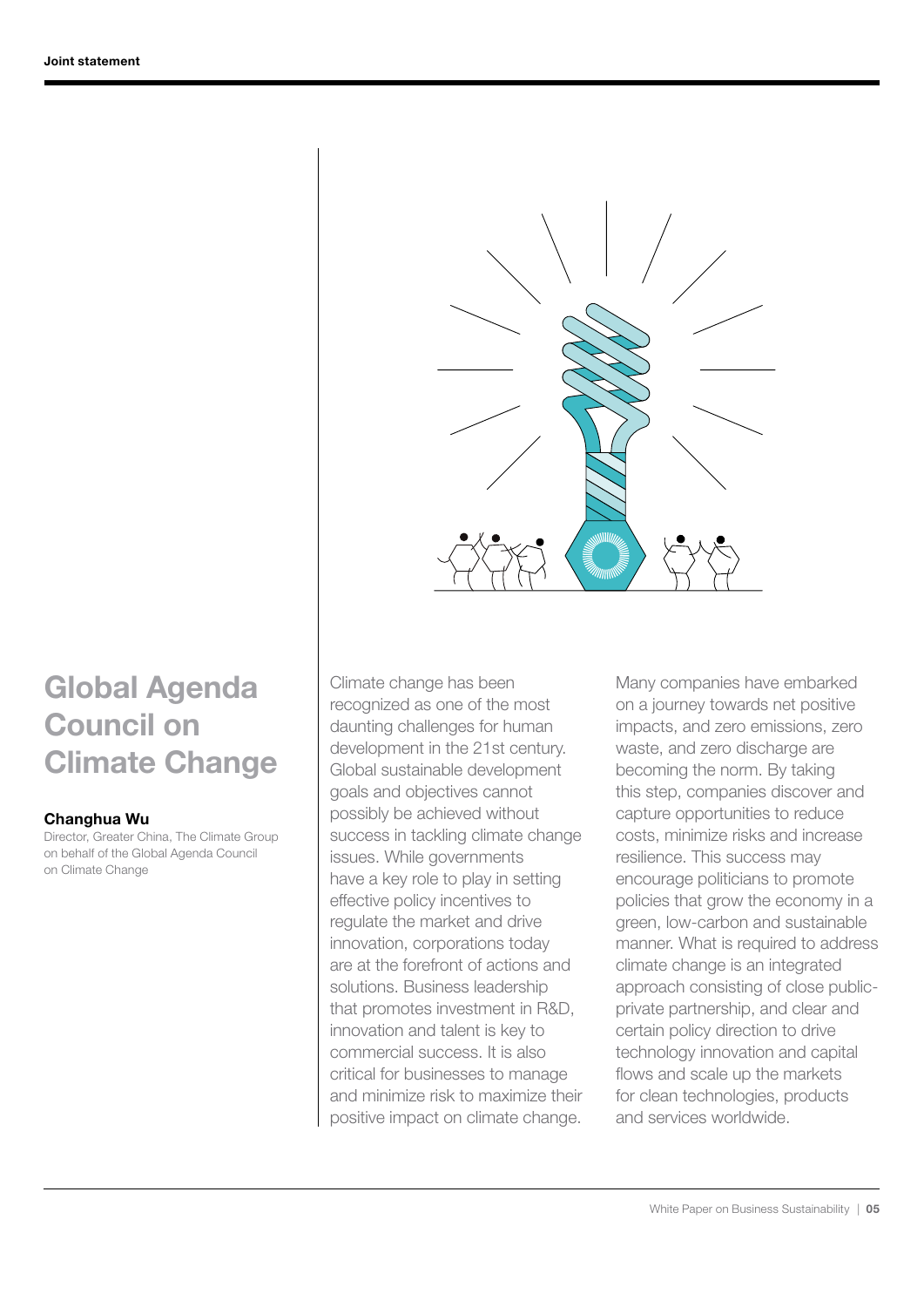## Global Agenda Council on Sustainable **Consumption**

#### Dara O'Rourke,

Associate Professor, Department of Environmental Science, Policy and Management, University of California, Berkeley and Helio Mattar, President and Board Member, Akatu Institute for Conscious Consumption on behalf of the Global Agenda Council on Sustainable Consumption

To consume sustainably does not mean to consume less but to consume differently. From an environmental point of view, humanity already consumes 50% more in renewable natural resources than the Earth is able to regenerate. This is true at a time when only 1.1 billion, out of 7 billion people are responsible for 78% of total consumption. The emerging middle class will add another 3 billion people to the mass consumption market in the years ahead. More than four planets would be needed to supply all the goods and services that this expanded market will require assuming that the present models of consumption and production persist. To address this imbalance, a sustainable model of consumption is needed. Such

a model will require a complete redesign in the way products and services supply well-being to humanity. Consumers are increasingly aware of the need for a more sustainable model of consumption. This presents a great opportunity for companies to drive growth by redesigning the ways their products and services supply well-being to consumers. For consumers to recognize and value the new ways in which well-being is supplied, companies will need to play a role in educating consumers to change their behaviour when buying, using and discarding products or services. By capitalizing on these opportunities, companies will create sustainable benefits to society and the environment, as well as to themselves, the economy and individual consumers.

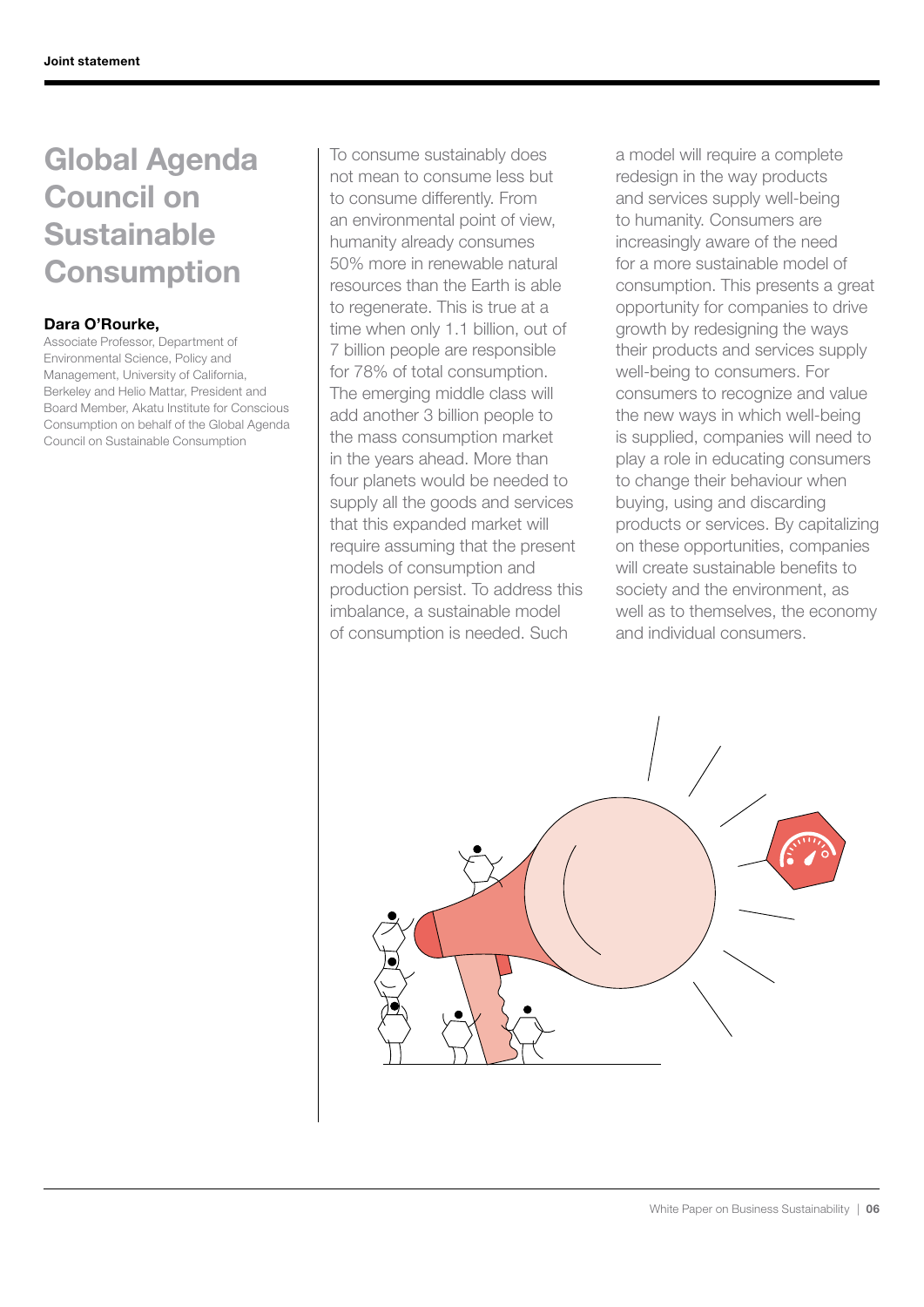## Global Agenda Council on Women's Empowerment

#### Laura D'Andrea Tyson

Professor, Business Administration and Economics, Haas School of Business, University of California, Berkeley on behalf of the Global Agenda Council on Women's Empowerment



Women's empowerment is a substantial and proven driver of GDP growth and plays an important role in enhancing the well-being of families and communities in economies throughout the world from all development levels. Women's participation and advancement in the workforce varies dramatically by country and culture. The evidence confirms a strong correlation between the economic participation and economic opportunities of women in the workforce and economic growth and competitiveness. Sustainable businesses recognize and reflect

these correlations. Governments and businesses should ensure that women have equal access to jobs, wages and opportunities for advancement. Women are often heavily involved in determining sources of energy and water and in land management, and play a substantial role in agriculture and food production in many communities and countries. When women are fully engaged, provided with resources and given power in decision-making, they are important actors in promoting best practices and developing sustainable growth and clean environments.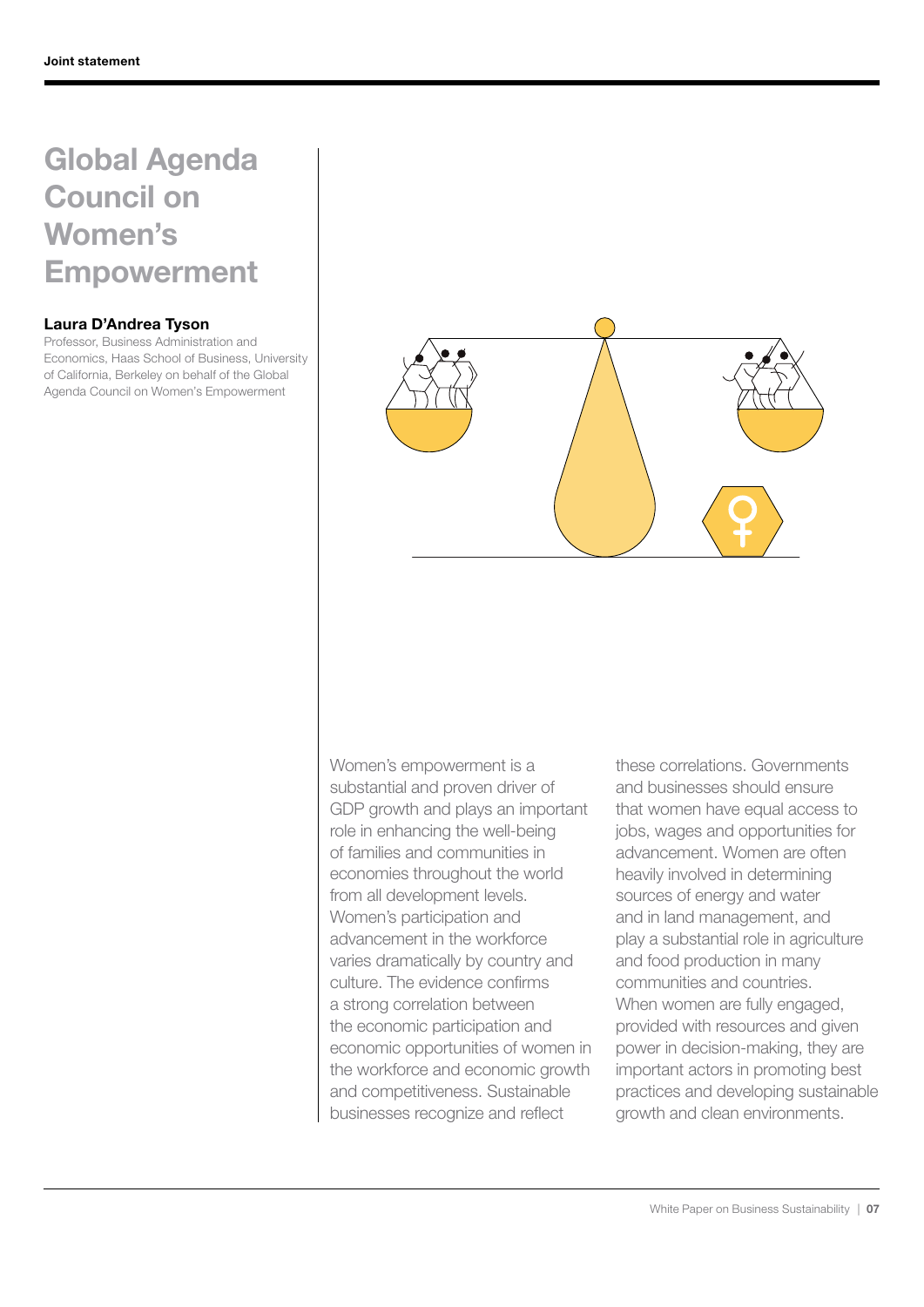## Global Agenda Council on the Rule of Law

#### Sam Muller

Director, Hague Institute for the Internationalisation of Law on behalf of the Global Agenda Council on Rule of Law

The contribution of rule of law to the sustainability of a business is widely recognized. Secure property rights, transparent regulation, predictable tax systems, independent judiciaries, fair competition regimes – these vital concepts for commerce depend on rule of law. In this context, we commonly think of law in its formal sense: statutes and regulations, and how they are administered by national and local governments. But in the real world, challenges for business often arise when formal rule of law is lacking due to a lack of government capacity or political will. In addressing these challenges, a company may find itself engaged with other constituencies local communities, civil society organizations, NGOs, government agencies, other businesses – in ad hoc initiatives that require governance notwithstanding the absence of effective rule of law. Yet, even in these circumstances, rule of law principles are relevant; initiatives that incorporate these

principles can benefit from greater legitimacy and sustainability over time. The principles require that those who are involved in any form of governance – government, business, civil society organizations, and any combination thereof – are accountable under clear rules; that the rules are transparent, publicized, stable and fair, and protect fundamental rights; that the rules are adopted, administered and enforced in a way that is accessible, fair and efficient; and that access to justice under the rules is available through competent representatives and adjudicators who have adequate resources and reflect the make-up of the communities they serve. Where an initiative requires governance in the absence of adequate government, finding practical ways to apply rule of law principles to all forms of governance, even informal, can provide business and the wider community in which it operates with a durable foundation over the long term.

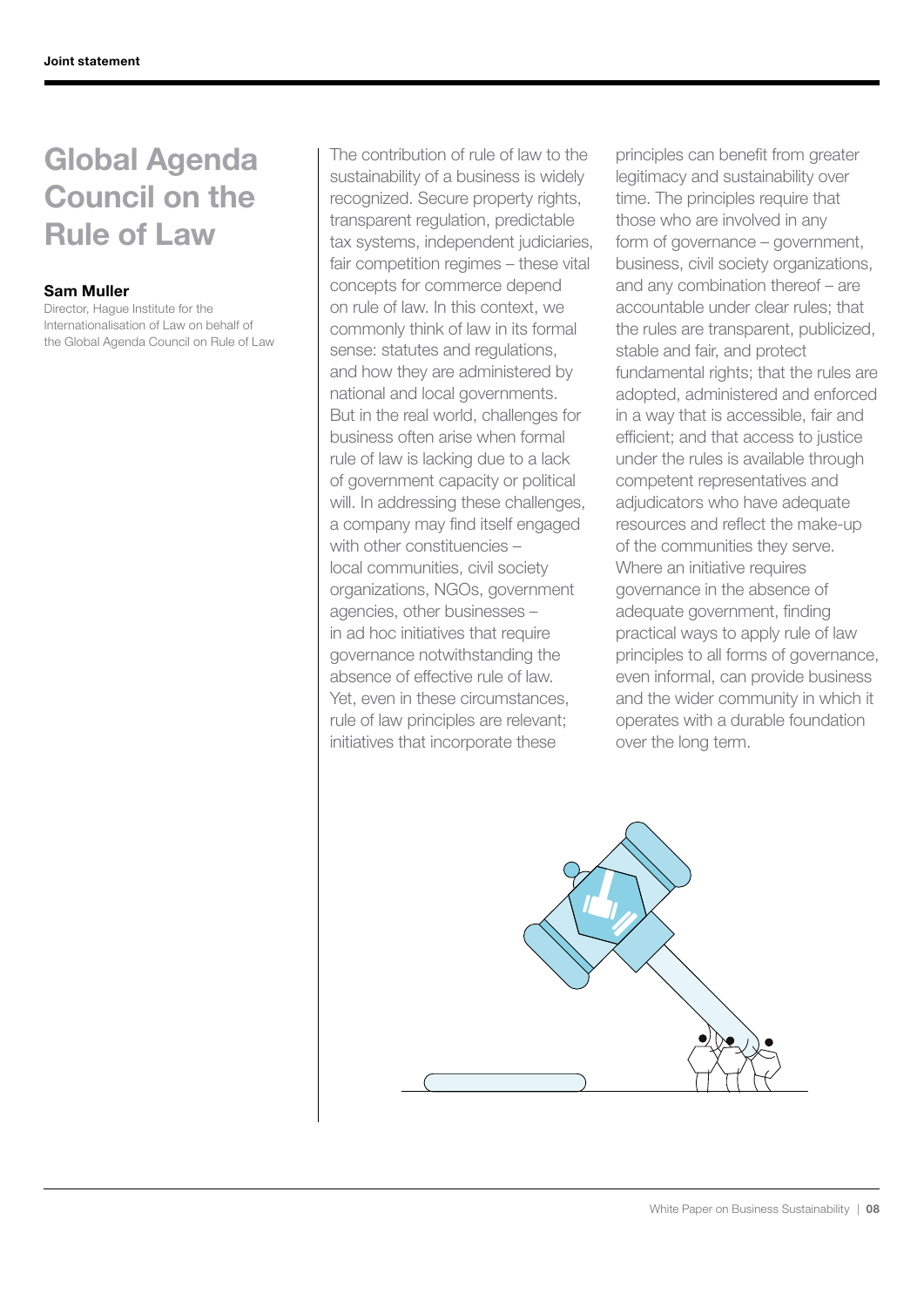## Global Agenda Council on Anti-Corruption & **Transparency**

### Leonard F. McCarthy

Vice-President, Integrity, World Bank and Steve Almond, Global Chairman, Deloitte Touche Tohmatsu Limited on behalf of the Global Agenda Council on Anti-Corruption & Transparency



Corruption is a pernicious disease affecting civil society and the global economy. It is bad for business and very bad for sustainable development and the advancement of the human condition. Corruption in business transactions distorts competition, deters investment and increases the cost of goods and services – often to those who can least afford it. The impact of corruption on doing business globally is huge: estimates show that the cost of corruption equals more than 5% of global GDP. Business has a fundamental role to play in sustainable development. But corruption threatens the sustainability of business itself. A strong corporate culture is a

prerequisite to the establishment and sustainability of trust in the business. And trust is a fundamental business asset; it is the source of reputational capital. Reputational capital provides brand strength that is as essential as financial capital to long-term business health and prosperity. Businesses are increasingly helping themselves in the fight against corruption through collective action and are committing to themselves and to each other to design and implement policies and systems to prevent and address corruption. In the long haul, progress in tackling corruption will deliver substantial benefits to the cause of sustainability.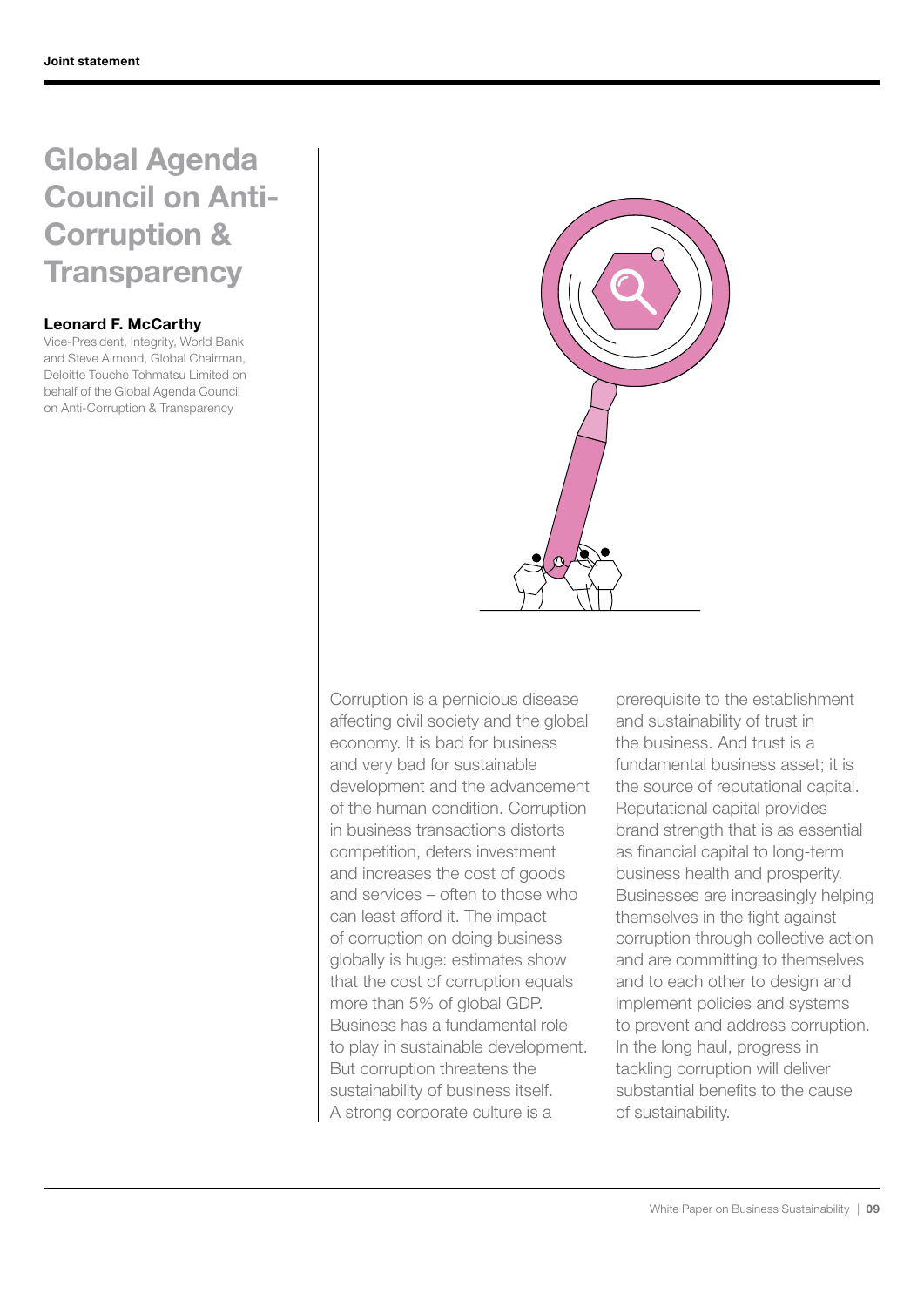## **Closing** remark

The contributions of the various Global Agenda Councils offer an image of business sustainability that can begin to inform business decisions and the creation of new business models. Progress on this front will require the efforts and inputs of a diverse set of actors. This White Paper serves as a platform for businesses, governments, civil society and the World Economic Forum to work from to adopt broader policies and practices related to business sustainability.

There is support for action from a variety of spheres. It is increasingly understood that sustainable business models enhance long-term profits and the social legitimacy of corporations. Businesses and their stakeholders, including investors, are starting to recognize that financial success and firm survival are dependent on their contribution to the development of a clean environment and to the human rights of societies where they operate.

United Nations Secretary-General Ban Ki-moon has repeatedly recognized that achieving these objectives will require businesses and investors to go beyond short-term shareholder value to a longer-term consideration that takes into account the perspectives of a broader array of stakeholders. While most companies are at an early stage of developing practical business models along these lines, there is little doubt that the concept of sustainability is gaining currency. Now is the time to move discussion forward and to embrace policy and practice consistent with an integrated understanding of business sustainability.